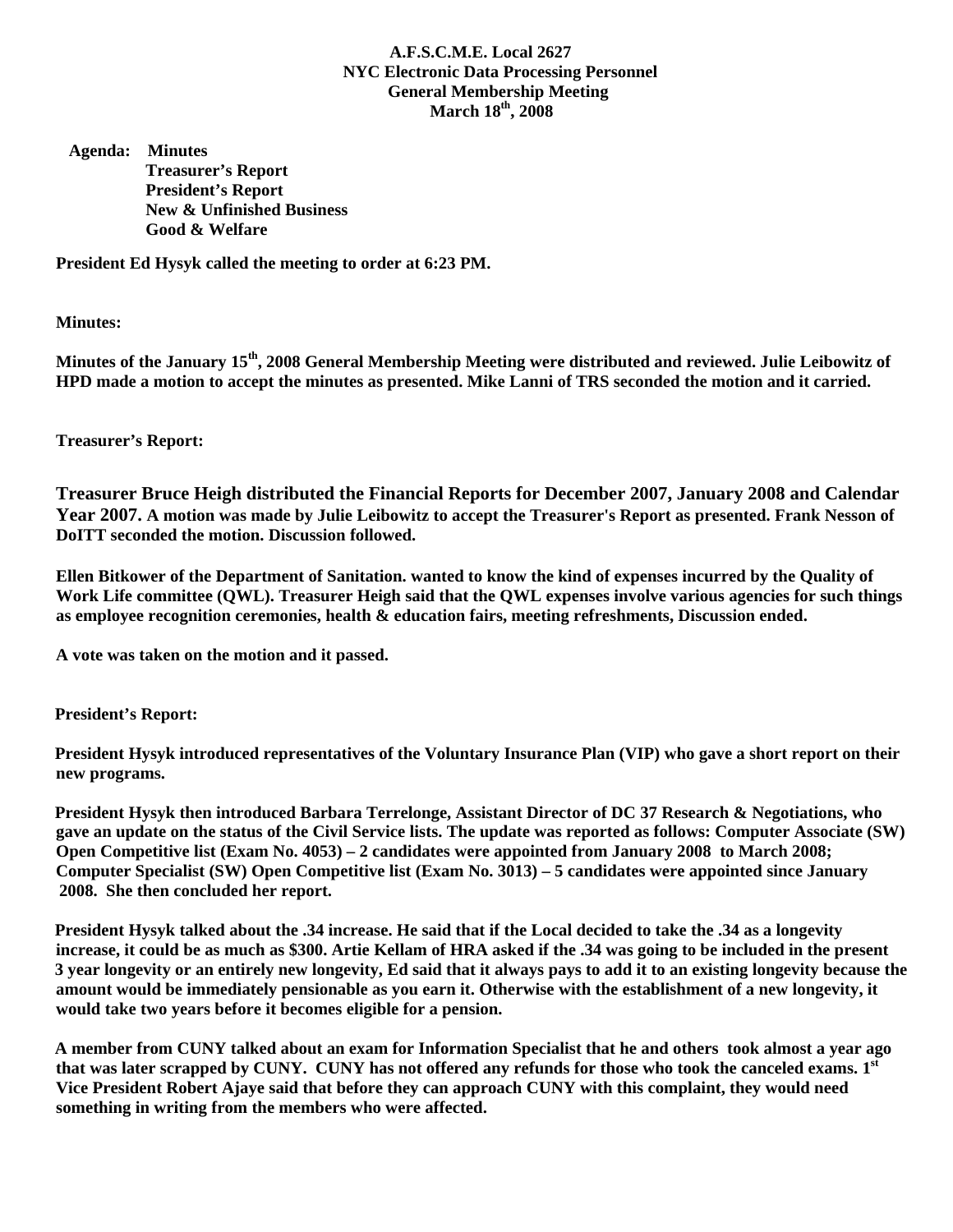**There may be an on-line exam for the certified titles.** 

**So far there have been no additional dates scheduled between the City and DC 37 bargaining talks.** 

**President Hysyk said that none of the locals have heard anything from the Salary Review Panel. So far no monies have been generated and targeted for funding Salary Review. No pot of money has been found.** 

**The non-economic agreement with the NYC Transit Authority has been concluded.** 

**There have been no dates scheduled for CUNY bargaining.** 

**HHC is coming out with some new titles that they want our members to apply for. Most of the HHC employees will have a difficult time applying for these exams. This situation will be examined further.** 

**City-Time is coming to the following agencies: Dept. of Juvenile Justice, Dept. of Probation, Dept. of Environmental Protection, Dept. of Parks.** 

**Peter Jablin gave the political action report. He urged members to call City Council Speaker Quinn to get her to bring the residency bill to a vote before the City Council.** 

**Unfinished Business: None.** 

## **New Business:**

**Shop Steward Keisha Hogan of the Controller's Office brought up some issues that have not been addressed when calls were made to the Local's office. She said that members at the Controller's Office want to know what is 2nd Vice President Gary Goff's function because when they call the office to get answers, he has responded with an attitude or no answer at all. Keisha said that her members are complaining about health issues and the use of quotas but there seems to be no follow-up. She added that she has emailed and faxed over all the issues to the Local's office and**  nothing is being done. President Hysyk asked Keisha if she and 2<sup>nd</sup> Vice President Gary Goff participated in a health **& safety walk-through at the Controller's Office. She said that there was a walk-through but no one from the Local ever followed up. Keisha said that a list of all the issues that were brought up during the walk-through were emailed and faxed to the Local. President Hysyk asked Keisha to re-fax it to the office to his attention. He then asked Keisha to send him all the details concerning the quota issue. She said that she has already faxed over all the details to the Local's office but she will send it again. She stated that she and the other members from the Controller's Office need their issues to be followed-up. Keisha said that if she and the other members call the Local's office and Ed Hysyk is unavailable, they are likely to hear remarks like "I don't know the answer", "Let me get back to you", "Management is right", and "Let me get in touch with Tyler Hemingway". She said that she is frustrated at the lack of responsiveness when the person in the Local's office should have access to the information to help members with work issues. Ed said that he sincerely hears Keisha's concerns and will act on them.** 

**Gilbert Sambolin of the Department of Education said that he faxed a step-3 grievance to the Local's office twice and he has gotten no response. He wanted to know if he should fax it in again. President Hysyk said that Tyler Hemingway was handling that grievance and suggested that Gilbert speak to him before faxing it again.**